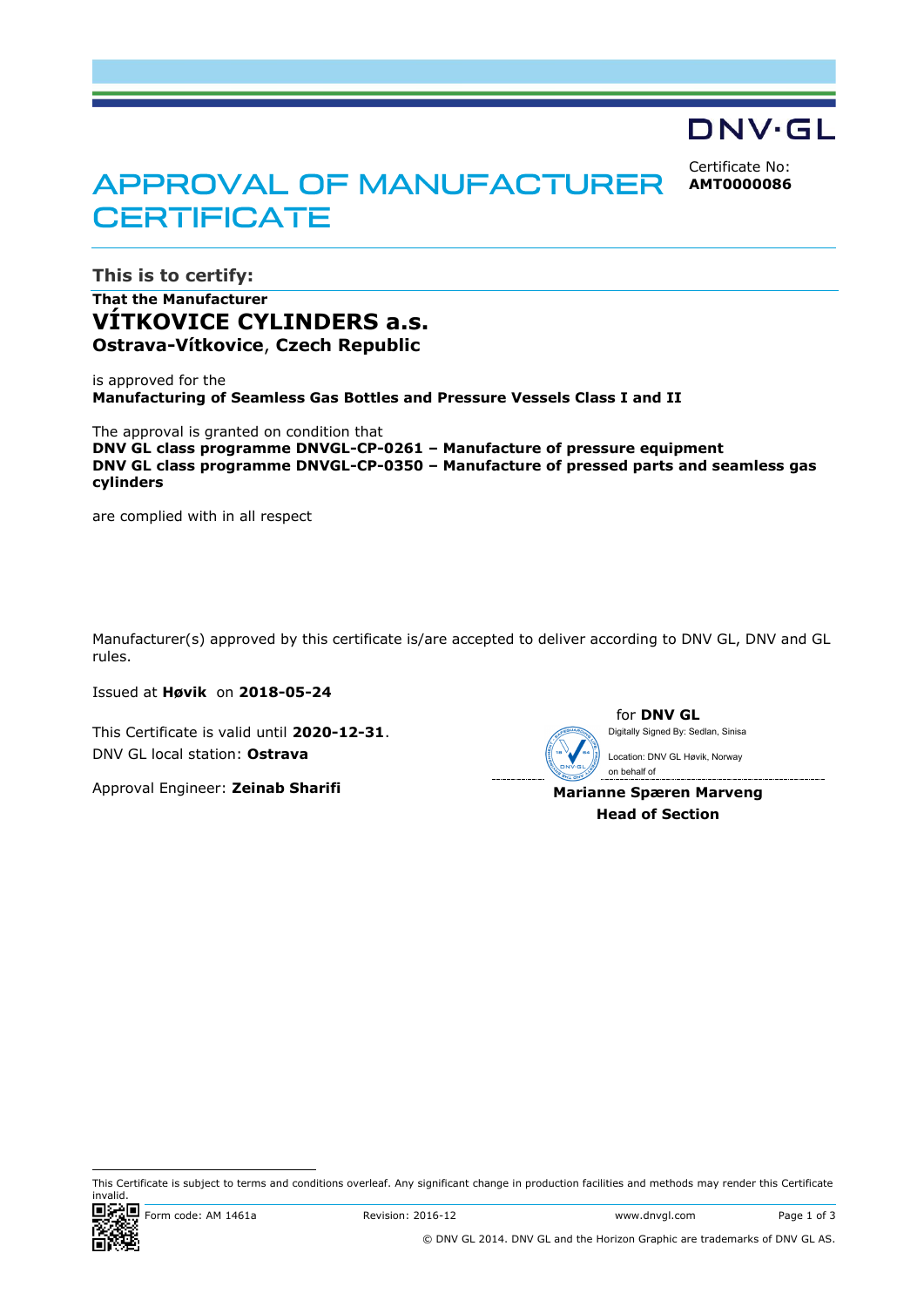Job Id: **263.11-004222-4** Certificate No: **AMT0000086**

## **Approval basis**

Product Categories

- Seamless gas cylinder/accumulator shell

Activity categories:

- Production of pressure equipment (DNV GL-CP-0261)
- Manufacturing of pressed parts (DNV GL-CP-0350)
- Heat treatment (DNV GL-CP-0350)
- Non destructive testing

For non-destructive tests pertaining to pressure equipment class I and II, the procedure and requirements stipulated in specific class guidance DNVGL-CG-0051 & DNV GL Pt.4 Ch.7 Sec.7 [4] shall be applied.

Welding facilities are not available in manufacturing place, if required according to DNV GL ship rules Pt.4 Ch.7, then:

welding to be performed at an approved welding workshop (as per DNV GL-CP-0351)

Surveyor may decide to visit the subcontractor as a part of Approval survey.

#### **Approval documentation**

- Approval granted on the basis of the following submitted documentation:
- Type of gas cylinders being produced
- Description of forming process for pressed parts, including details related method and equipment used.
- Description of heat treatment, including furnace- and other process details.
- Description of non-destructive testing process, including method and equipment used.
- Manufacturer organization chart and list of main manufacturing equipment
- Quality assurance scheme, quality certification and approvals held.

Previous DNV Approval of Pressure Vessel Manufacturer Certificate no. *T-1643* and GL Approval of Material Manufacturers Certificate no. *WF 2215 HH 2*.

Application for initial approval of pressure equipment manufacturers (Form PEM 901) signed by DNV GL Surveyor dated 2018-02-16.

Checklist for initial approval of pressure equipment manufacturers (Form PEM 601) signed by DNV GL Surveyor dated 2018-02-19.

#### **Scope of approval**

Gas cylinders and pressure accumulators

| <b>Steel</b><br>type | Grade <sup>3)4)</sup>         | Manufacturing<br>method <sup>1</sup> | Delivery<br>condition <sup>2)</sup> | Min. wall<br>thickness<br>mm |
|----------------------|-------------------------------|--------------------------------------|-------------------------------------|------------------------------|
| Allov                | 34CrMo4 acc.<br>to EN 10083-3 | HF                                   | QT                                  | ∍                            |

Remarks:

- <sup>1)</sup> HF: hot forming<br><sup>2)</sup> OT: quenched a
- 2) QT: quenched and tempered
- $3)$  Pre-material supplier: manufacturers approved by DNVGL for the applicable grades of semi-finished products
- 4) Incl. equivalent grades in acc. to other standards